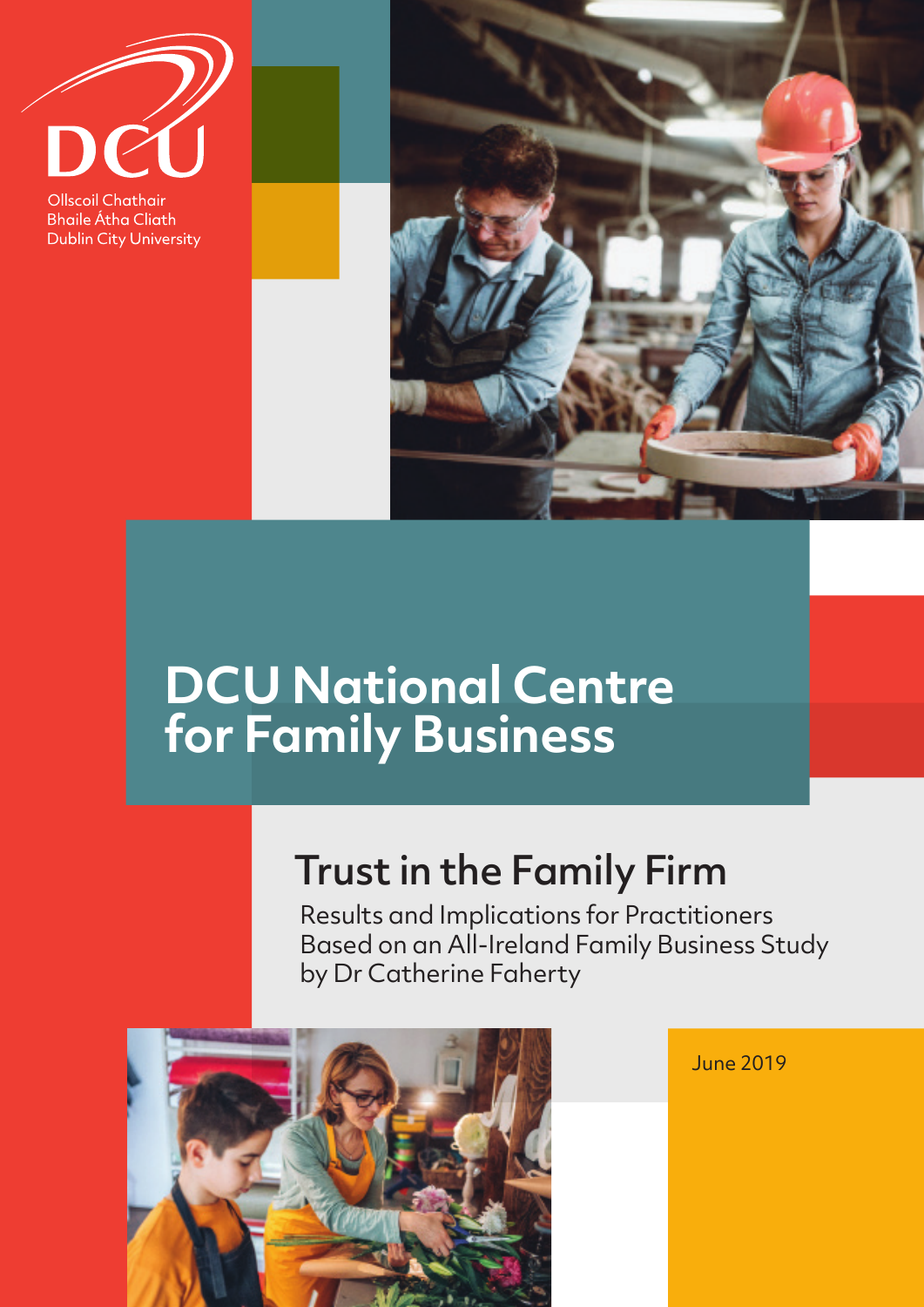#### **Trust in the Family Firm:**

**Results and Implications for Practitioners Based** on an All-Ireland Family Business Study

#### **Introduction**

Families throughout the world comprise naturally occurring communities that generate trust relations. As such, family firms are often referred to as hightrust organisations. The intense bonds inherent in familial relationships provide a fundamental basis for commitment. cooperation, reduced monitoring, and open disclosure. Consequently, trust represents an important source of strength for family firms. Despite this, family firms are complex entities, and even though they comprise distinct features that can facilitate trust, family firms are particularly vulnerable to forces that can lead to the dilution or dissolution of trust. However, to date, few studies in the context of family firms have been directed toward the topic of trust. This study is one of the first empirical investigations to examine this phenomenon.

#### **About the Study**

Participants in this study were chief executive officers (CEOs) ( $n = 79$ ) and top management team (TMT) members (n = 158) of family firms in Ireland. CEOs completed one survey and identified

and nominated a family and a non-family member of their TMT to complete a second survey-all three members were required to submit surveys in order for their firm to be included in the study. As such, 79 family firms were included in the final analyses. CEOs were predominantly family members (95%), the majority were male (85%), and the average age was 51.8 years. At the time of survey completion. CEOs had been working in their organisation for 25.0 years, on average, and held the top position for 16.3 vears. Interestingly, 9% of CEOs in the study reported to be a "co-CEO". TMT respondents were 44% female, with an average age of 43.0 years. At the time of survey completion. TMT members had been emploved in their organisation for 13.3 years on average.

## **Family Firm Generation**

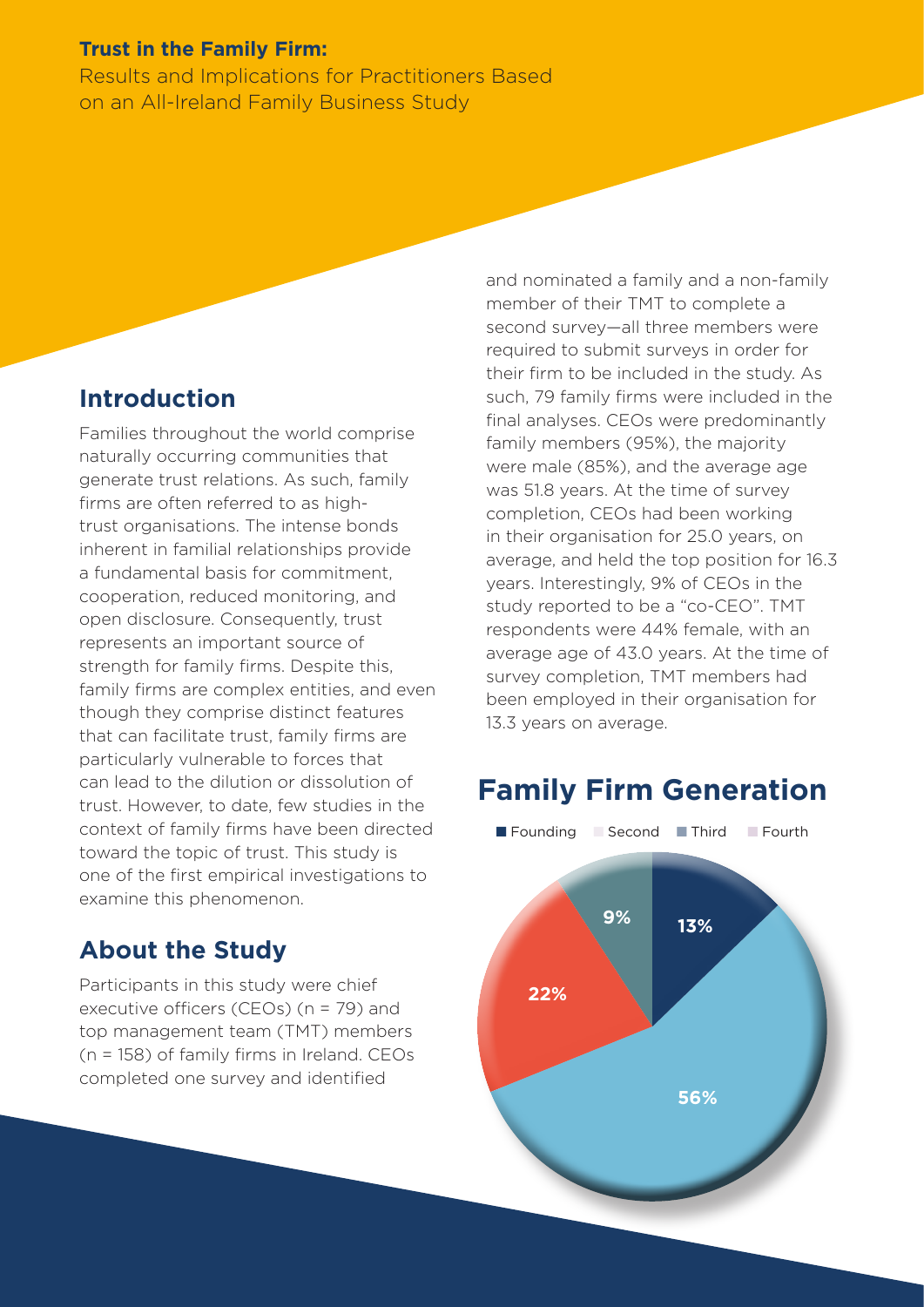#### **Trust in the Family Firm:**

Results and Implications for Practitioners Based on an All-Ireland Family Business Study

Participating family firms were in business for 50.8 years, on average, with 144 employees, and represented a diverse range of industries. Family firm generation ranged from founding generation to eighth generation and the majority of firms were owned entirely by members of the business family (89% of firms reported 100% family ownership).

#### **Trust**

Trust is a willingness to be vulnerable to another person, based upon positive expectations of the intentions of that other person. Three fundamental characteristics determine whether a person will be perceived as trustworthy: perceptions of his/her ability, benevolence, and integrity (Mayer, Davis, & Schoorman, 1995). Perceived ability refers to the belief that the other person is competent within a specific domain and has the necessary skills and attributes required to carry out a specific task. Perceived benevolence involves the other person's genuine care and concern for the trustor and includes loyalty and altruism. Perceived integrity refers to the belief that the other person adheres to a set of moral and ethical principles or values that the trustor finds acceptable. This includes a reputation for honesty, keeping promises, and fairness.

#### **Findings**

Results of this study demonstrate that when it comes to trust, family TMT members are more willing to be vulnerable to the family CEO, in terms of opendisclosure of information, than non-family members—who were less willing to share potentially sensitive information with

the CEO. However, in terms of relying on the CEO's work-related judgements, no meaningful diferences were reported among family and non-family TMT members.

Furthermore, in terms of trustworthiness perceptions, family TMT members viewed the family CEO as more trustworthy, than their non-family counterparts. Although significant diferences were reported in terms of overall CEO trustworthiness, the largest diferences among family and nonfamily respondents related to perceived benevolence. In other words, non-family members viewed the family CEO as less benevolent towards them than family members.

## **Perceptions of CEO Trustworthiness**